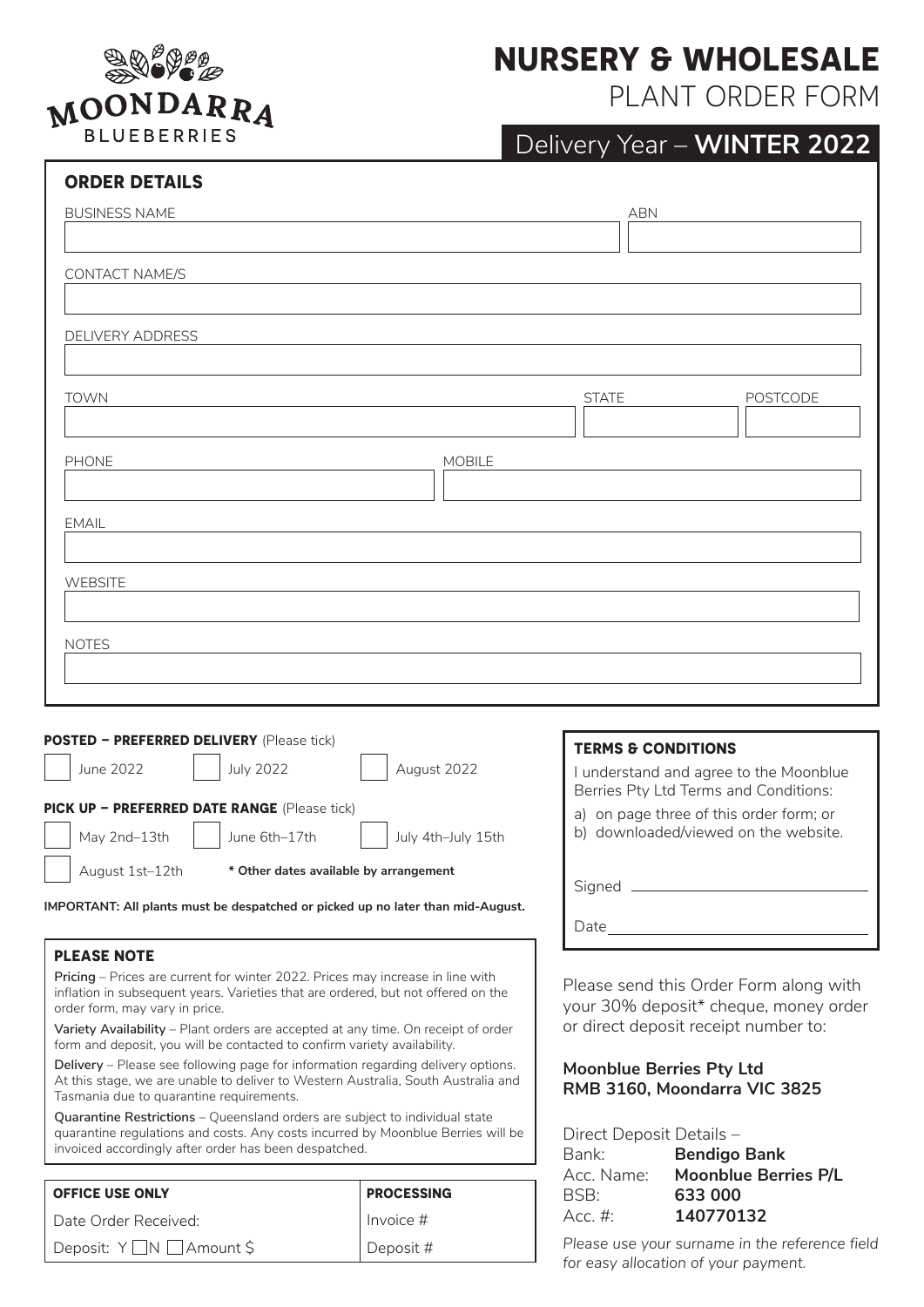| <b>VARIETY</b>                            | Cuttings    | 150 <sub>mm</sub><br>Pot                                                                                |                                                                                                                            | <b>PRODUCT DESCRIPTION</b>                                                                                                                                                             |                             |  |
|-------------------------------------------|-------------|---------------------------------------------------------------------------------------------------------|----------------------------------------------------------------------------------------------------------------------------|----------------------------------------------------------------------------------------------------------------------------------------------------------------------------------------|-----------------------------|--|
| <b>LOW CHILL</b>                          |             |                                                                                                         | • Grown in soilless media with well developed fibrous root system and top<br>growth.                                       |                                                                                                                                                                                        |                             |  |
| Magnolia                                  |             |                                                                                                         |                                                                                                                            | • Plants are clearly labelled by variety.<br>• 150mm Pots - Plants are prepared for immediate sale to your customers.<br>Black pot. Pictoral label to be ordered separately if needed. |                             |  |
| Legacy                                    |             |                                                                                                         |                                                                                                                            | • Cuttings - Well rooted cuttings. Ideal for potting on.                                                                                                                               |                             |  |
|                                           |             |                                                                                                         |                                                                                                                            |                                                                                                                                                                                        |                             |  |
| <b>HIGH CHILL</b>                         |             |                                                                                                         |                                                                                                                            |                                                                                                                                                                                        |                             |  |
| <b>Brigitta</b>                           |             |                                                                                                         |                                                                                                                            |                                                                                                                                                                                        |                             |  |
|                                           |             |                                                                                                         |                                                                                                                            |                                                                                                                                                                                        |                             |  |
| <b>SPECIAL ORDERS</b> (discuss with Joel) |             | <b>SPECIAL ORDERS</b><br>Special orders can be catered for - for example, other varieties or pot sizes. |                                                                                                                            |                                                                                                                                                                                        |                             |  |
|                                           |             |                                                                                                         | Please discuss your requirements with Joel on 03 5165 3498.                                                                |                                                                                                                                                                                        |                             |  |
|                                           |             |                                                                                                         |                                                                                                                            |                                                                                                                                                                                        | Please tick delivery choice |  |
|                                           |             |                                                                                                         |                                                                                                                            | <b>DELIVERY ESTIMATE</b><br>(Calculation is a guide only. Final invoice total may vary.)                                                                                               |                             |  |
|                                           |             |                                                                                                         | VIC, NSW, ACT & QLD Only                                                                                                   |                                                                                                                                                                                        |                             |  |
|                                           |             |                                                                                                         |                                                                                                                            | Option 1 - Australia Post<br>$A + B + D$                                                                                                                                               |                             |  |
|                                           |             |                                                                                                         |                                                                                                                            | Option 2 - Self Pickup                                                                                                                                                                 |                             |  |
|                                           |             |                                                                                                         |                                                                                                                            | No extra cost will be invoiced by Moondarra Blueberries.                                                                                                                               |                             |  |
|                                           |             |                                                                                                         |                                                                                                                            | Option 3 - You organise a Plant Carrier<br>No barerooting, packing or carton cost will be invoiced by                                                                                  |                             |  |
|                                           |             |                                                                                                         | Moondarra. You will be invoiced directly by the carrier you<br>organise. Plants will be supplied in pots - not barerooted. |                                                                                                                                                                                        |                             |  |
|                                           |             |                                                                                                         | <b>WA Only</b>                                                                                                             |                                                                                                                                                                                        |                             |  |
|                                           |             |                                                                                                         |                                                                                                                            | Not available this year.                                                                                                                                                               |                             |  |
| <b>QUANTITY</b>                           |             |                                                                                                         |                                                                                                                            | <b>SA Only</b>                                                                                                                                                                         |                             |  |
| x PRICE (ex GST)                          | \$4.60      | \$10.00                                                                                                 |                                                                                                                            | Not available this year.                                                                                                                                                               |                             |  |
| <b>TOTAL A</b>                            | Ŝ.          | \$                                                                                                      |                                                                                                                            | <b>TAS Only</b>                                                                                                                                                                        |                             |  |
| <b>PICTORIAL LABELS</b>                   |             |                                                                                                         |                                                                                                                            | Not available this year.                                                                                                                                                               |                             |  |
| <b>QUANTITY</b>                           |             |                                                                                                         |                                                                                                                            | <b>Cost Estimates</b> (this is a guide only)                                                                                                                                           |                             |  |
| x PRICE<br>(ex GST                        | \$0.50      | \$0.50                                                                                                  | A                                                                                                                          | Barerooting & Packing =<br>0.90c extra per plant                                                                                                                                       | $\varsigma$                 |  |
| <b>TOTAL B</b>                            | \$          | \$                                                                                                      |                                                                                                                            | Cartons = $$7.00$ per around 100 plants                                                                                                                                                |                             |  |
|                                           |             |                                                                                                         | B                                                                                                                          | (eg. 101-200 plants = $$14.00$ , and so on)<br>Note: some varieties only fit 80 plants to a carton.                                                                                    | \$                          |  |
| <b>TOTAL A + B</b>                        |             |                                                                                                         |                                                                                                                            | This is not known until packing, so your final invoice<br>will be adjusted to suit                                                                                                     |                             |  |
| <b>DELIVERY</b><br><b>ESTIMATE</b>        | \$          |                                                                                                         | $\mathbf c$                                                                                                                | Postage via Australia Post = Please see Australia<br>Post estimate instructions on following page.                                                                                     | \$                          |  |
| <b>SUB TOTAL</b>                          | $\varsigma$ |                                                                                                         |                                                                                                                            |                                                                                                                                                                                        |                             |  |
| ADD GST 10%                               | \$          |                                                                                                         |                                                                                                                            | Your order will only be processed once your deposit has been received.                                                                                                                 |                             |  |
| <b>CALCULATED TOTAL</b>                   | \$          |                                                                                                         |                                                                                                                            | YOU HAVE PAID THE DEPOSIT VIA:                                                                                                                                                         |                             |  |
| (TO BE CONFIRMED ON INVOICE)              |             |                                                                                                         |                                                                                                                            | Cheque - Name:<br>Money Order                                                                                                                                                          |                             |  |
| DEPOSIT PAID* (30%)                       | \$          |                                                                                                         |                                                                                                                            | Direct Deposit - Rec. No:                                                                                                                                                              |                             |  |